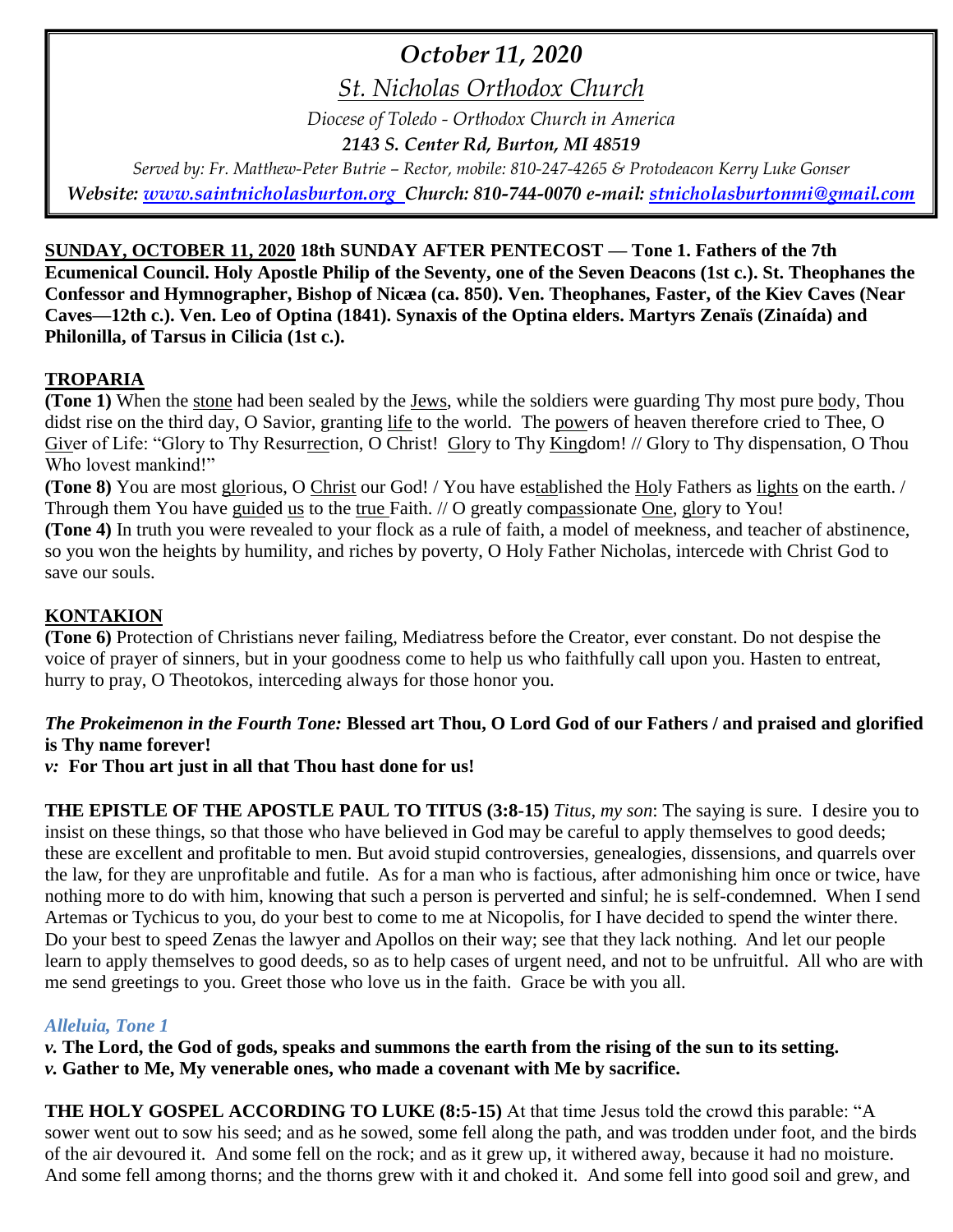yielded a hundredfold." As he said this, he called out, "He who has ears to hear, let him hear." And when his disciples asked him what this parable meant, he said, "To you it has been given to know the secrets of the kingdom of God; but for others they are in parables, so that seeing they may not see, and hearing they may not understand. Now the parable is this: The seed is the word of God. The ones along the path are those who have heard; then the devil comes and takes away the word from their hearts, that they may not believe and be saved. And the ones on the rock are those who, when they hear the word, receive it with joy; but these have no root, they believe for a while and in time of temptation fall away. And as for what fell among the thorns, they are those who hear, but as they go on their way they are choked by the cares and riches and pleasures of life, and their fruit does not mature. And as for that in the good soil, they are those who, hearing the word, hold it fast in an honest and good heart, and bring forth fruit with patience."

**COMMUNION HYMN** Praise the Lord from the heavens! Praise Him in the highest! Alleluia, Alleluia, Alleluia!

## **The Holy Gospel according to John 20:1-10 (7th Matins Gospel)**

Now on the first day of the week Mary Magdalene went to the tomb early, while it was still dark, and saw that the stone had been taken away from the tomb. Then she ran and came to Simon Peter, and to the other disciple, whom Jesus loved, and said to them, "They have taken away the Lord out of the tomb, and we do not know where they have laid Him." Peter therefore went out, and the other disciple, and were going to the tomb. So they both ran together, and the other disciple outran Peter and came to the tomb first. And he, stooping down and looking in, saw the linen cloths lying there; yet he did not go in. Then Simon Peter came, following him, and went into the tomb; and he saw the linen cloths lying there, and the handkerchief that had been around His head, not lying with the linen cloths, but folded together in a place by itself. Then the other disciple, who came to the tomb first, went in also; and he saw and believed. For as yet they did not know the Scripture that He must rise again from the dead. Then the disciples went away again to their own homes.

**Fathers of the Seventh Ecumenical Council.** Today the Church remembers the 350 holy Fathers of the Seventh Ecumenical Council under the holy Patriarch Tarasius (February 25). The Synod of 787, the second to meet at Nicea, refuted the Iconoclast heresy during the reign of Empress Irene and her son Constantine VI. The Council decreed that the veneration of icons was not idolatry (Exodus 20:4-5), because the honor shown to them is not directed to the wood or paint, but passes to the prototype (the person depicted). It also upheld the possibility of depicting Christ, Who became man and took flesh at His Incarnation. The Father, on the other hand, cannot be represented in His eternal nature, because "no man has seen God at any time" (John 1:18).

#### [oca.org](https://www.oca.org/saints/lives/2020/10/11/70-commemoration-of-the-holy-fathers-of-the-seventh-ecumenical-coun)

October 11, 2020

| બંફ્રીંબ બંફ્રીંબ બંફ્રીંબ બંફ્રીંબ બંફ્રીંબ બંફ્રીંબ બંફ્રીંબ બંફ્રીંબ બંફ્રીંબ બંફ્રીંબ બંફ્રીંબ બંફ્રીંબ બં |  |  |  |  |  |  |  |  |  |  |  |  |  |  |
|----------------------------------------------------------------------------------------------------------------|--|--|--|--|--|--|--|--|--|--|--|--|--|--|
|----------------------------------------------------------------------------------------------------------------|--|--|--|--|--|--|--|--|--|--|--|--|--|--|

## **CANDLE INTENTIONS FOR THE HEALTH AND BLESSINGS OF**

Health for my family Bosa Kantar Bosa Kantar Health & God's blessings for the Krigner & Elieff family Nancy Krigner Fr. Tom, Fr. Don, Fr. Paul, Fr. Anthony, Fr. Robert, Aaron, Milica, Calvin, Larry, Angelo, Joan, Peggy, Bob, Angelo, Christine, Dorothy, Irene, Allen, Deborah, Luba, Kosta, Stojan, Mira, Bosa, Christopher, Allison, Jeanette, Kathryn, Joseph, Ted, Marlene, Gladys, all the parishioners of St. Nicholas, my family & friends. Joe Tome Special Intention Joe Tome Blessings for good health and a speedy recovery for our President Donald Trump & all the others who are suffering from Covid-19 Anonymous **CANDLE INTENTIONS FOR BLESSED REPOSE**

Memory Eternal for Lewis Elieff (11 yrs.) Oct.  $16^{th}$ ~Blessed Repose Nancy Krigner Olga Samaras Julia Peck

ကြို့လ ဝတ္တို့လ ဝတ္တို့လ ဝတ္တို့လ ဝတ္တို့လ ဝတ္တို့လ ဝတ္တို့လ ဝတ္တို့လ ဝတ္တို့လ ဝတ္တို့လ ဝတ္တို့လ ဝတ္တို့လ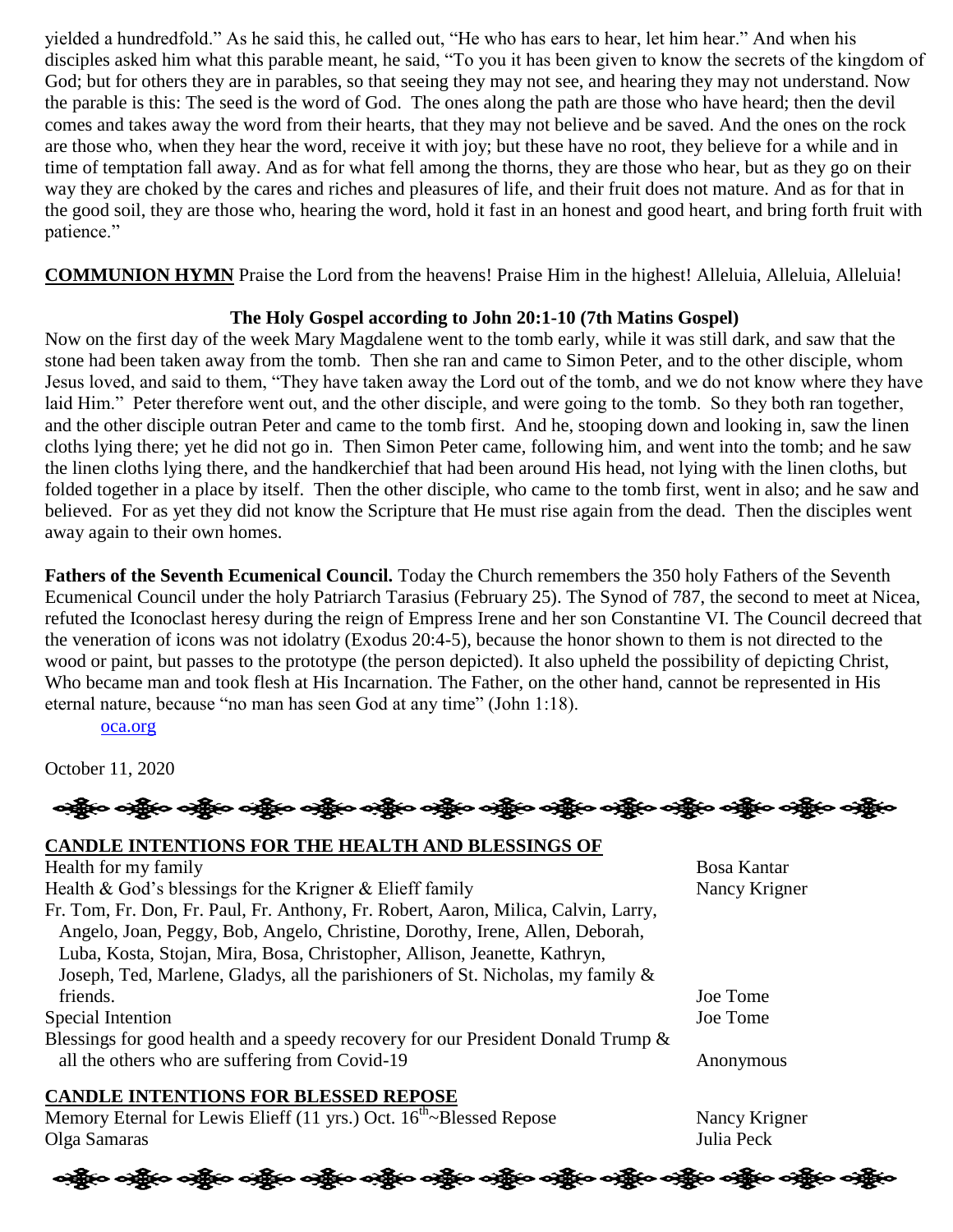**Welcome to everyone joining us via our YouTube channel:** *[St Nicholas Orthodox Church Burton.](https://www.youtube.com/channel/UC59tV-Re443z-GCoETAUvfA)* If at the time of the divine services you cannot access the livestream, please check out [St. Mary Magdalene Church](https://www.youtube.com/channel/UClHAqZrWkXdYELujbbIslHg) or [St George](https://www.youtube.com/channel/UCpLWfxMIJK4uQOV41ekE6Wg/videos?view=2&flow=grid)  [Church](https://www.youtube.com/channel/UCpLWfxMIJK4uQOV41ekE6Wg/videos?view=2&flow=grid) or [Assumption Church](https://www.facebook.com/AssumptionGrandBlanc/) for their livestreams.

## **LETTER FROM ARCHBISHOP ALEXANDER**

Prot. 10072020 7 October 2020 Martyrs Sergios and Bacchos

My dear Fathers, brothers and sisters,

I have recently lightened the burden somewhat with respect to precautions regarding the virus but some of the wording was perhaps ambiguous. I wish, therefore, to make it clear, the wearing of face coverings will be required in parishes and missions of our Diocese until the crisis abates. This may occur with a vaccine or with the virus itself degrading to the level of an ordinary flu (which can happen). In the meantime, however, the danger of transmission remains. My focus is on reduction of risk through the primary means of transmission, which is airborne. Therefore, face coverings are non-negotiable in my parishes and missions.

Further, as I have insisted from the beginning, please minimize the risk introduced through singing by limiting the non-masked singers in any choir to the maximum number that can remain six feet apart (if your choir is comfortable singing with face coverings, this is even better).

The matter of physical distancing inside the temple, however, might be adjusted within the limits of your respective civil authorities in order to allow more persons inside and I therefore bless it.

With love in Christ, +Alexander *Archbishop of Toledo and the Bulgarian Diocese – Orthodox Church in America*

## **He has further clarified that those attending may NOT use "restaurant-style" face-covering but must wear masks at all times except coming when receiving holy Communion.**

**ATTENDANCE AT DIVINE SERVICES** Seating at the divine services is now on a "first come, first seated" basis. Come to the front door of the church or if needing no-step access, through the hall as usual, and an usher will lead you to a pew. Once the maximum capacity (with physical distancing) in church is reached, all others will be seated in the fellowship hall. There are no rotating groups, no need to call the office, when you wish to attend, simply come to church as usual.

**SERVICE DURING PREGNANCY & INFANT LOSS AWARENESS MONTH** October 15 at 6 pm will be a moleben (prayer service) for families who have lost an infant at any stage of development – miscarriage, stillbirth, SIDS, disease, abortion, accident, or other causes – and for their infants who have gone into their rest before us.

ABSENTEE BALLOTS will be available on October 12<sup>th</sup>. Please call or email the office to request one, which can be mailed to you or picked up. They must be returned by November  $8<sup>th</sup>$ .

**ANGEL TREE** We will participate in the Angel Tree program again this year. **Please call or email the office as soon as possible** if you are interested and let us know how many children you would like to sponsor. Christmas seems a long way off right now but we have to let Catholic Charities know how many children we will help this Christmas.

**CATHOLIC CHARITIES** is collecting socks for their annual "Socktober". This is a great way to give the gift of warmth. Another way we can help them is to deliver the donations we've collected to their downtown facility. If you are willing & able to do this please contact Marcia in the office.